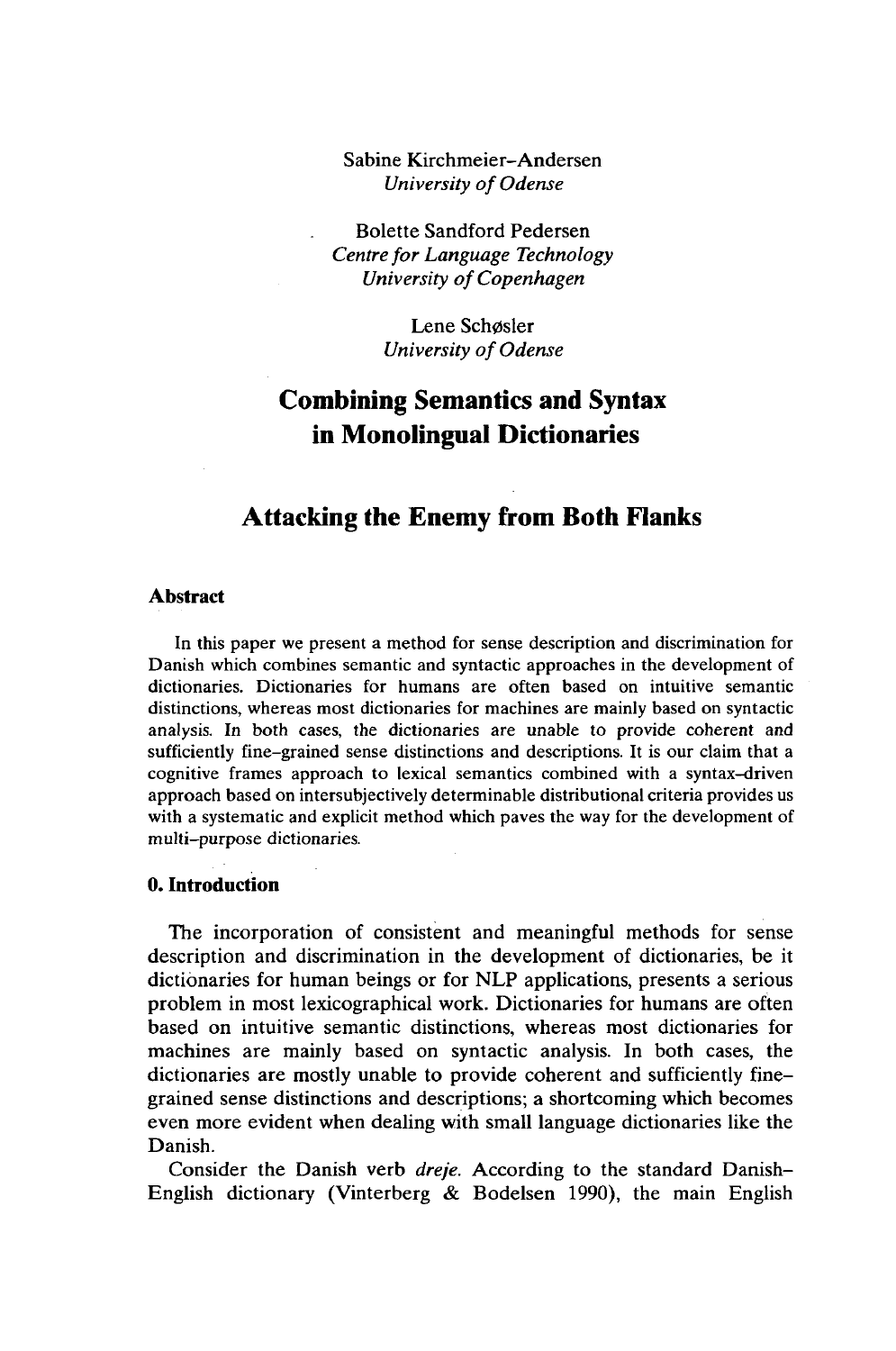translations are: 'turn', 'twist', 'dial', 'change', 'rotate', and 'lathe'. In addition, the dictionary distinguishes different syntactic constructions such as *'dreje <sup>+</sup>* reflexive' meaning 'to be about something' or *'dreje* + particle'. The standard Danish monolingual dictionary (Becker-Christensen & Widell 1990) distinguishes three senses: one corresponding to 'turn', 'dial', 'change' and 'rotate', another sense corresponding to 'to be about something', and the third meaning 'lathe'. The entries for *dreje* in the two dictionaries illustrate the need for a more systematic sense discrimination based on criteria which are explicit and less intuitive.

It is our claim that a combination of a cognitive frames approach and a syntax-driven approach based on intersubjectively determinable distributional criteria can provide a more systematic and explicit method for dictionary development.

Work in this area has been carried out by independent researchers in Denmark, partly on the development of a fully distributional approach to word description, partly in the area of corpus-based frame semantics. Thanks to financial support from the Danish Research Council of the Humanities, it has now become possible to coordinate the two lines of research. The main efforts concentrate on a comparison of the two approaches by examining a number of Danish verbs from the two different viewpoints. The two research groups have based their work on the only available large scale machine-readable corpus of modern Danish (approximately four million words) (Bergenholtz 1990).

#### **1. A cognitive frames approach**

 $\cdot$ 

The method applied at the Centre for Language Technology is related to the corpus-based work on cognitive frame semantics carried out by Atkins and Fillmore (Atkins & Fillmore 1991). On the basis of our corpus, we aim at an identification of the conceptual framework underlying the meaning of a word, partly as a means to express word content, partly as a method for establishing meaningful and coherent sense distinctions.

Our point of departure is a grouping of words in semantic classes, so that words that can be considered semantic neighbours with similar sets of semantic parameters (henceforth called 'frame elements') are treated coherently. If we look again at *dreje,* the corpus investigations demonstrate that it belongs to the following semantic classes and subclasses (Table 1):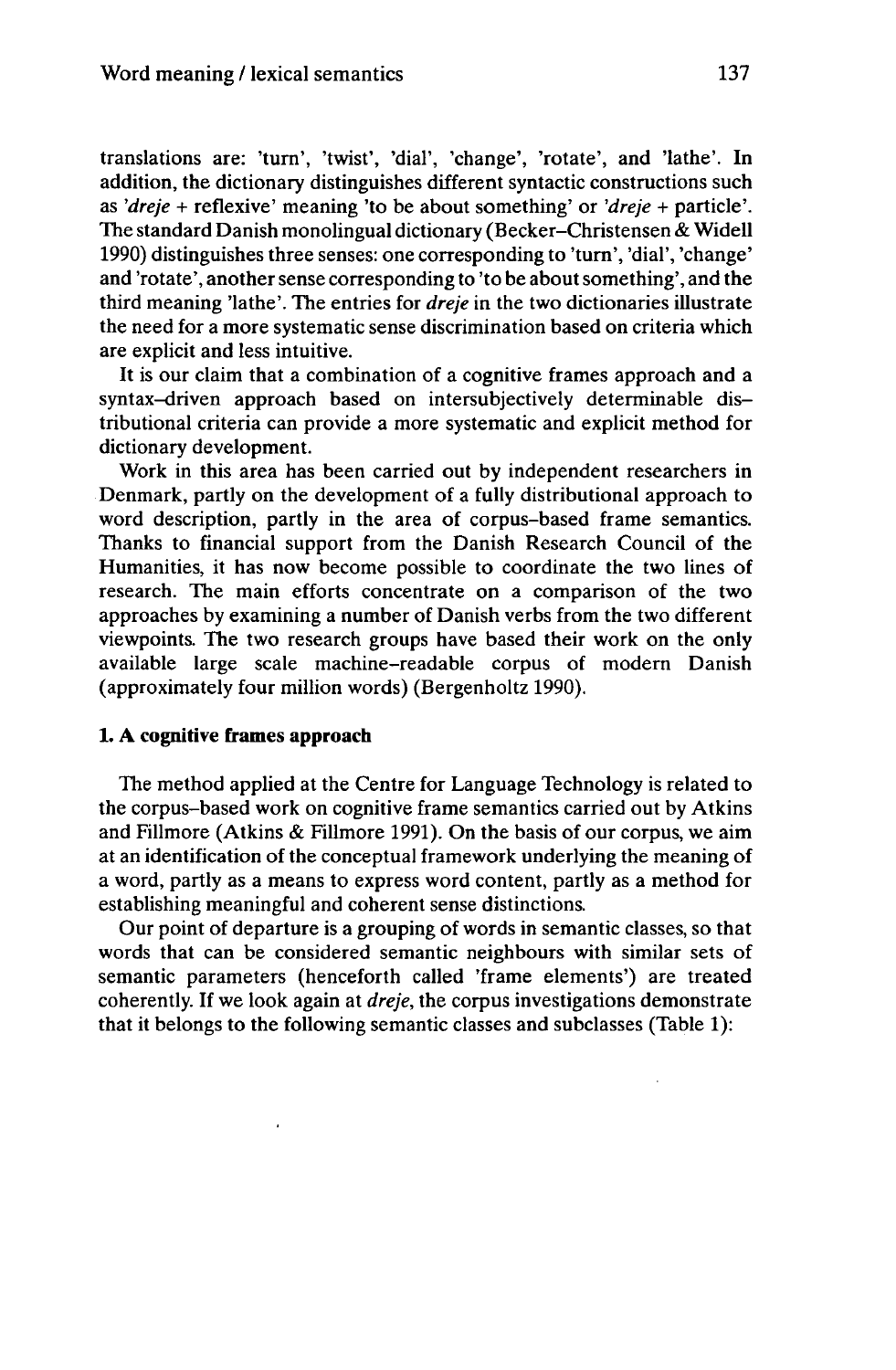| Verbs of physical motion  |                              |
|---------------------------|------------------------------|
| Simple verbs of motion    |                              |
| Hjulet drejer             | (the wheel rotates)          |
| han drejer til venstre    | (he turns to the left)       |
| han drejer af/fra         | (he branches off)            |
| Causative verbs of motion |                              |
| hun drejer hovedet        | (she turns her head)         |
| han drejer filmen frem    | (she winds on the film)      |
| hun drejer op for gassen  | (she turns on the gas)       |
| <b>Locative verbs</b>     |                              |
| vejen drejer til venstre  | (the road turns to the left) |
| <b>Creation verbs</b>     |                              |
| han drejer i træ          | (he lathes in wood)          |

Apart from these three basic groupings, the corpus demonstrates a very frequent metaphoric use of the motion senses, as in *det drejer sig om dig* (it concerns you), and finally it provides us with a list of idiomatic expressions.

In this paper, we will focus on the physical motion class. Here we will see how ambiguity can occur even within one semantic class and why a thorough semantic analysis is required in order to identify the sense-distinguishing factor(s).

Levin and Rappaport, who have undertaken some of the most recent studies of motion verbs for English (Levin and Rappaport 1991), identify three basic types of simple verbs of motion:

- (1) **arrive** verbs, implying a semantic element of direction
- (2) **run** verbs, implying a semantic component of manner and which have no direct external cause (or expressed positively: that have protagonist control)
- (3) **roll** verbs, implying a semantic component of manner and which have direct external cause (or expressed negatively: that have no protagonist control)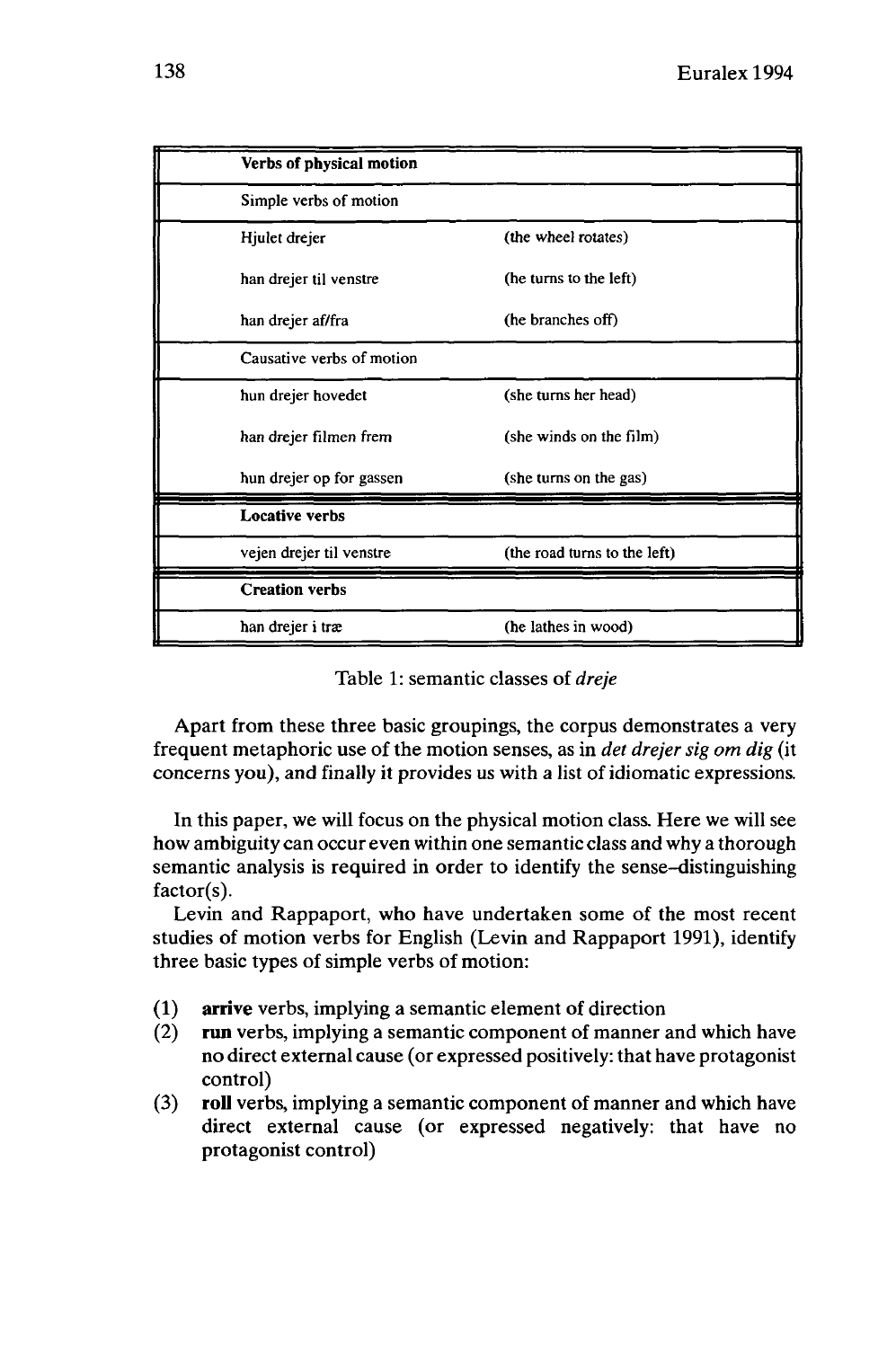Much in the line of Levin's and Rappaport's investigations for English, we have established a similar although further subdivided taxonomy for Danish motion verbs and we have identified the following central frame elements as decisive for our taxonomy:

> **Theme** (The) the item that moves **Direction** (Di) origin or goal for the movement, which indicates that direction is involved **Manner** (Ma) how movement takes place **Direct External Cause** (DEC) direct external factor that causes the movement

These frame elements are in essence cognitively based which means that they originate from our intuition about what the verbs in question mean and which meaning elements they evoke. However, as is also stated in Levin's recent work on alternations and semantic verb classes (Levin 1993), the presence or absence of semantic elements can to a large extent be verified by the way verbs behave. Although Danish does not make use of alternation of arguments to the same degree as English, a set of alternations relevant for Danish motion verbs has been identified in order to establish a test set which can support the affiliations of the verbs in question.<sup>1</sup> Verbs that are considered to belong to the same semantic type or subtype are tested upon the set of alternations in order to verify that they actually behave in a similar way.

Thus, the identification of frame elements constitutes the primary basis for the grouping and description of our verbs and we shall see that *hjulet drejer* (the wheel rotates) and *han drejer til venstre* (he turns to the left) belong to **roll** verbs and **run** verbs, respectively. This can be seen by the fact that they evoke different frame elements, as is illustrated in Table 2. The linking  $relations to deep syntactic functions (deep subject = argument1, deep object$ = argument2) and syntactic functions are also expressed in the codings, as well as selectional restrictions on fillers: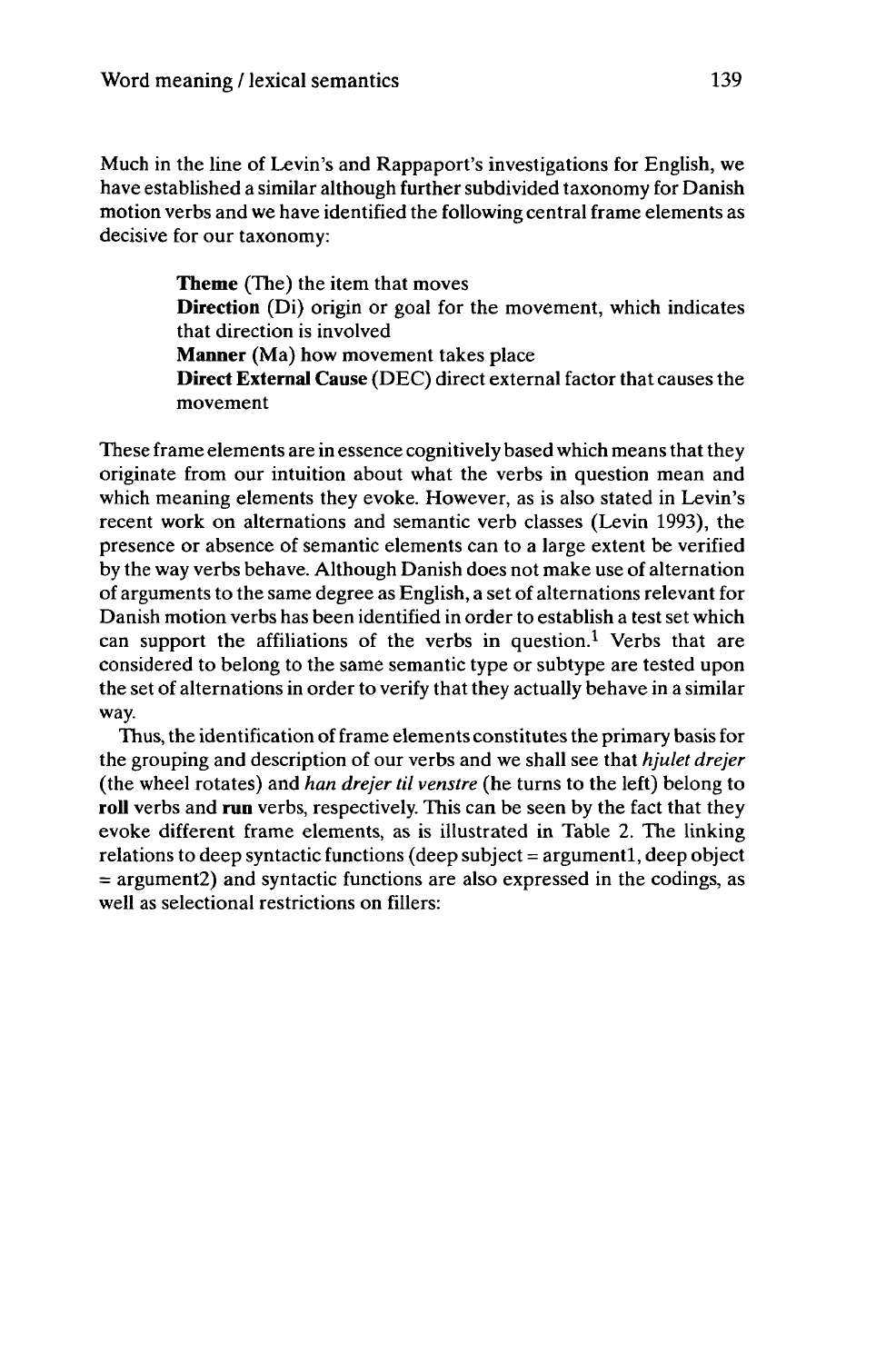| reading 1                                                                                |                                                            |            |  |                 |                    |
|------------------------------------------------------------------------------------------|------------------------------------------------------------|------------|--|-----------------|--------------------|
| Example: Hjulet drejer 'the wheel rotates'                                               |                                                            |            |  |                 |                    |
| Class: Verb of physical motion Subclass: simple motion verb                              |                                                            |            |  |                 |                    |
| Type: roll verb Subtype: iterative                                                       |                                                            |            |  |                 |                    |
|                                                                                          | Definition: move in a circular movement                    |            |  |                 |                    |
| Comments:                                                                                |                                                            |            |  |                 |                    |
| frame element                                                                            | argument                                                   | syntax     |  | constituent     | selec.restriction  |
| The: +                                                                                   | argument2                                                  | subject    |  | NP              | inanimate          |
| Di: -                                                                                    |                                                            |            |  |                 |                    |
| $Ma. +$                                                                                  |                                                            |            |  |                 |                    |
| $DEC. +$                                                                                 |                                                            |            |  |                 |                    |
| Subcategorisation: subj<br>Auxiliary: have                                               |                                                            |            |  |                 |                    |
| reading 2                                                                                |                                                            |            |  |                 |                    |
| Example: han drejer til venstre/op/opad vejen "he turns to the left/upwards/up the road" |                                                            |            |  |                 |                    |
|                                                                                          | Class: Physical motion verb Subclass: simple motion verb . |            |  |                 |                    |
| Type: run verb<br>Subtype: body verb                                                     |                                                            |            |  |                 |                    |
| Definition: move by changing direction                                                   |                                                            |            |  |                 |                    |
| Comments: vehicle can be involved                                                        |                                                            |            |  |                 |                    |
| frame element                                                                            | argument                                                   | syntax     |  | constituent     | selec.restriction  |
| The: +                                                                                   | argumentl                                                  | subject    |  | <b>NP</b>       | animate or vehicle |
| Di: +                                                                                    | (modifier)                                                 | (modifier) |  | (PP/adv/adv PP) | (directional)      |
| Ma +                                                                                     |                                                            |            |  |                 |                    |
| DEC: -                                                                                   |                                                            |            |  |                 |                    |
| Subcategorisation: subj (directional modifier)<br>Auxiliary: være                        |                                                            |            |  |                 |                    |

### Table 2: codings of *dreje*

If we proceed to the causative group, which includes only transitive relations, we will see that the set of frame elements must be slightly altered; **Causator** (Ca) replaces direct external cause and is now realised as a primary complement (subject in active constructions, object in passives), and direction is excluded from the set of frame elements, as can be seen in Table 3: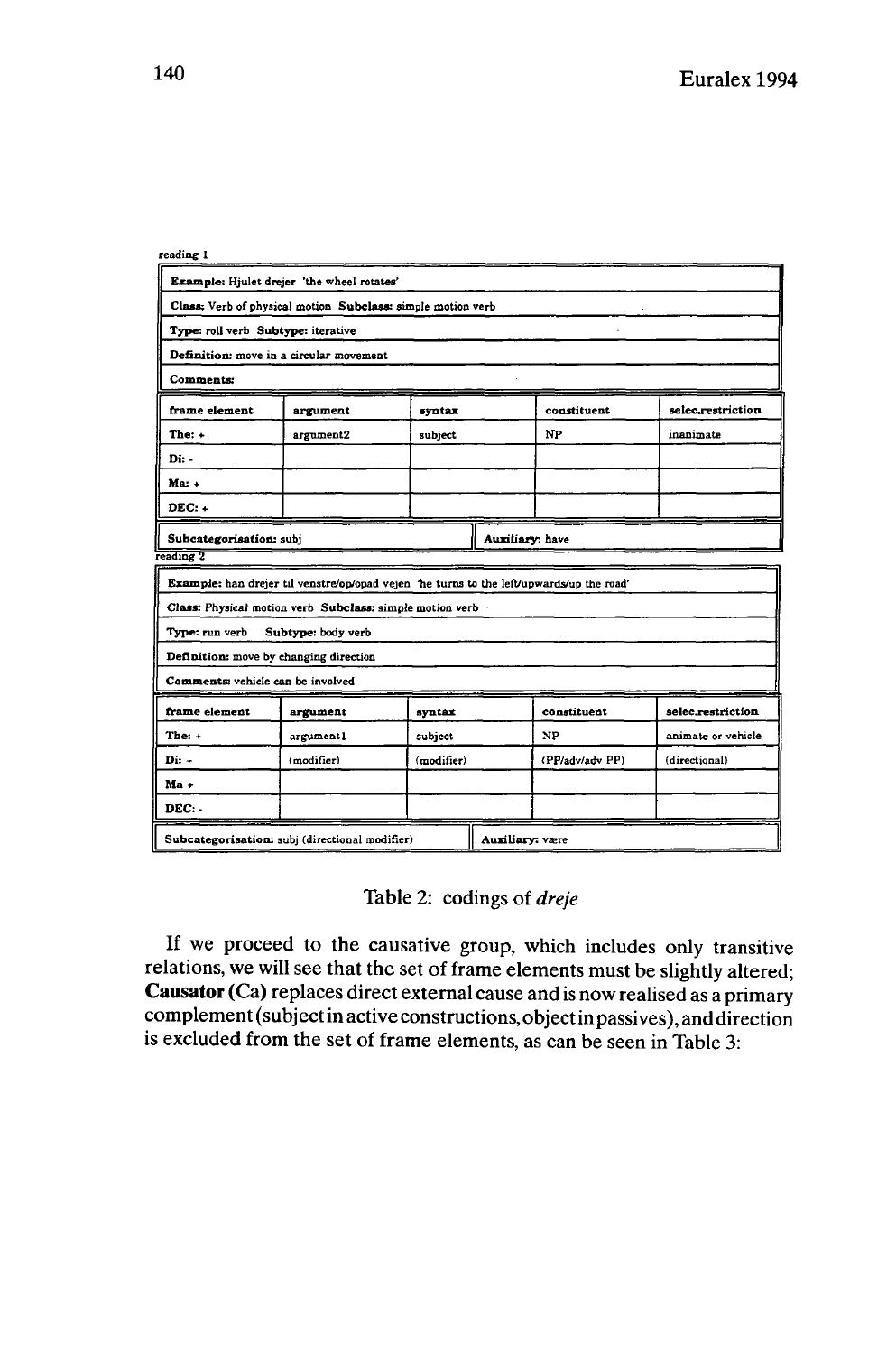|--|--|

| turned the wheel'                                          |                                                                            |                        |  |              | Example: hun drejer hovedet (til venstre) / Martin drejede på rattet 'she turned her head (to the left)'/'Martin |
|------------------------------------------------------------|----------------------------------------------------------------------------|------------------------|--|--------------|------------------------------------------------------------------------------------------------------------------|
| Class: verb of physical motion                             |                                                                            |                        |  |              |                                                                                                                  |
| Subclass: causative motion verb                            |                                                                            |                        |  |              |                                                                                                                  |
|                                                            | Definition: make something move by making it change direction, single turn |                        |  |              |                                                                                                                  |
| <b>Comments:</b>                                           |                                                                            |                        |  |              |                                                                                                                  |
| frame element                                              | argument                                                                   | syntax                 |  | constituent  | selec.restriction                                                                                                |
| $Car +$                                                    | argument1                                                                  | subject                |  | NP.          | animate                                                                                                          |
| The: $+$                                                   | argument2                                                                  | obiect/<br>pobj        |  | <b>NP/PP</b> | entity                                                                                                           |
| $Ma +$                                                     |                                                                            |                        |  |              |                                                                                                                  |
|                                                            |                                                                            |                        |  |              |                                                                                                                  |
| Subcategorisation:<br>subj obj/pobj (directional modifier) |                                                                            | <b>Auxiliary:</b> have |  |              |                                                                                                                  |

Table 3: codings of *dreje*

Some of the senses in this group even require the introduction of a **result** frame element, as in *han drejede op for gassen* (he turned on the gas). Here the activated object (the tap) is not realised syntactically.

#### **2. A distributional approach**

Since 1991, the research team behind the Odense Valency Dictionary at the University of Odense has been working on a Danish version of the so-called Pronominal Approach, with the intention of constructing a valency database of Danish verbs. At present, the database contains approximately 1000 verb senses. The method applied is an adaptation of the constructivism expounded in the studies by the PROTON-group at the Catholic University of Leuven, Belgium (Blanche-Benveniste et al. 1987).

The Pronominal Approach has been presented as a method capable of establishing language immanent criteria for sense distinction and word description. Asthe pronominal valency scheme proposed by the Pronominal Approach is able to describe the core combinatoric capacities of a language (Gebruers 1991, p. 282), the Pronominal Approach has been called a "short-cut to linguistic knowledge representation" (Gebruers 1991, p. 247).

One of the basic assumptions of the Pronominal Approach is the existence of a permanent relationship, a relation of proportionality, between the pronouns and the nouns (see Table 4).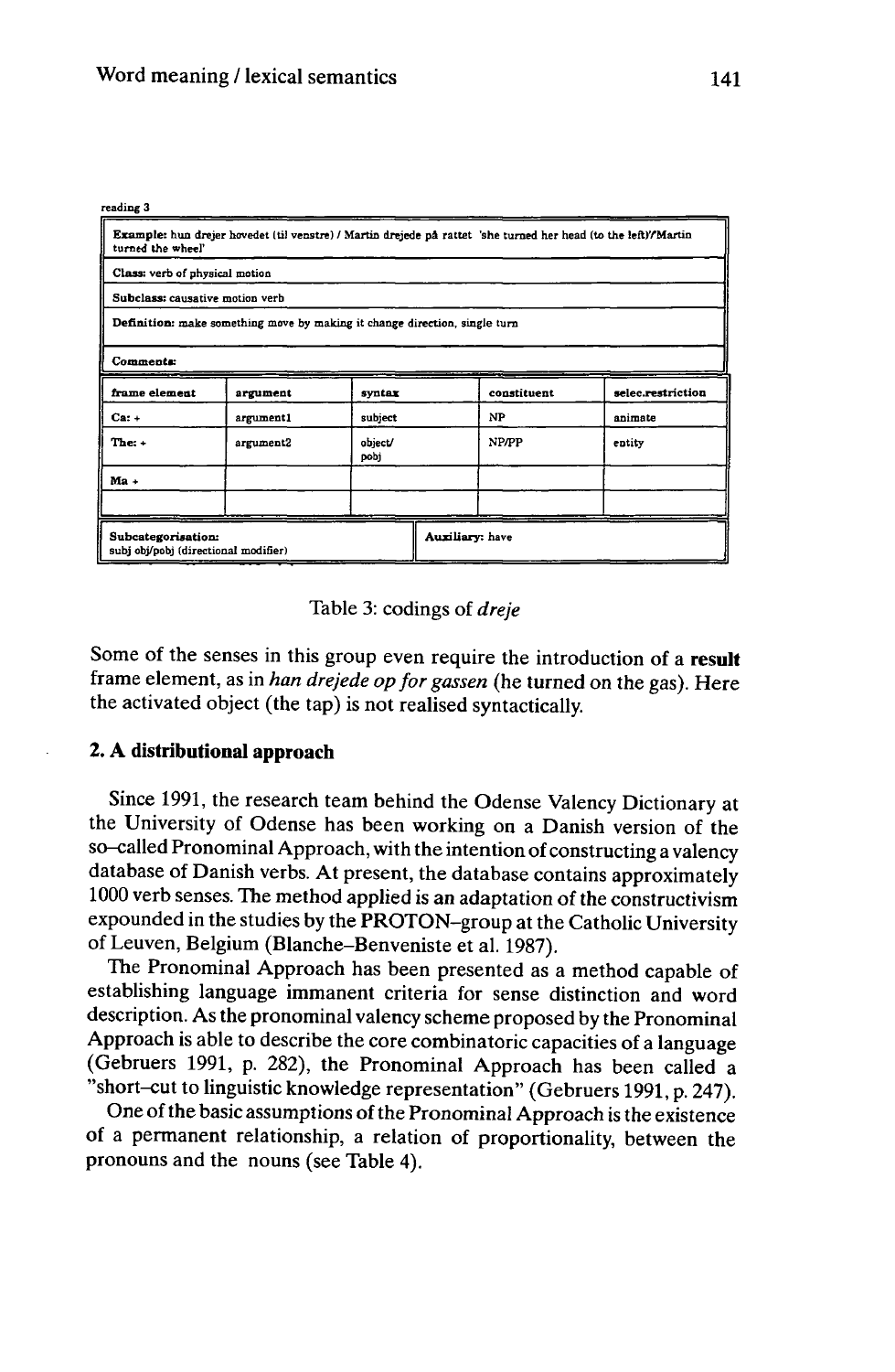

Table 4: Relation of proportionality in the Pronominal Approach

The identification of specific pronominal paradigms for each valency slot together with a number of distributional tests<sup>2</sup> provide detailed semanticosyntactic characteristics of the verbs and constitute the formal criteria for sense distinction.

It is illustrated in Table 4 that the subject and the indirect object of the verb 'tell' must be a person (i.e. an element caracterized by the semantic features: +animate, +concrete), whereas 'tell' allows an abstract noun or a sentence as direct object (i.e. an element having the semantic features: -animate, +/-proposition, -concrete). These features can be derived directly from the pronominal paradigms (Table 4, top line), but not from the proportionate lexicalized elements listed in the bottom line. It is specific for the pronominal paradigms that they compress semantic and syntactic information in one single paradigm. Lists like the one in the bottom line of Table 4 are the traditional way of giving information on combinatoric possibilities in dictionaries for humans. However, this type of information is insufficient since the user will not be able to guess whether the list is complete or incomplete, which again means that he or she cannot deduce the relevant semantic restrictions from it.

Jim, the boy, Ann, the girl, are all ambiguous with respect to syntactic function, whereas he and she are unambiguous. Him and her are just ambiguous as to the functions of direct or indirect object, this ambiguity being eliminated by means of word-order rules. Thus, the pronominal paradigms provide unambiguous syntactico-semantic information. Being a distributional method, the Pronominal Approach applies only semantic features derived from the pronominal paradigms and does not use intuitively defined semantic features (case roles, theta roles ...), as there is no one-to-one-relationship between such semantic features and surface syntax.

The following semantic and syntactic features are derived directly from the pronominal paradigms which have been established in the different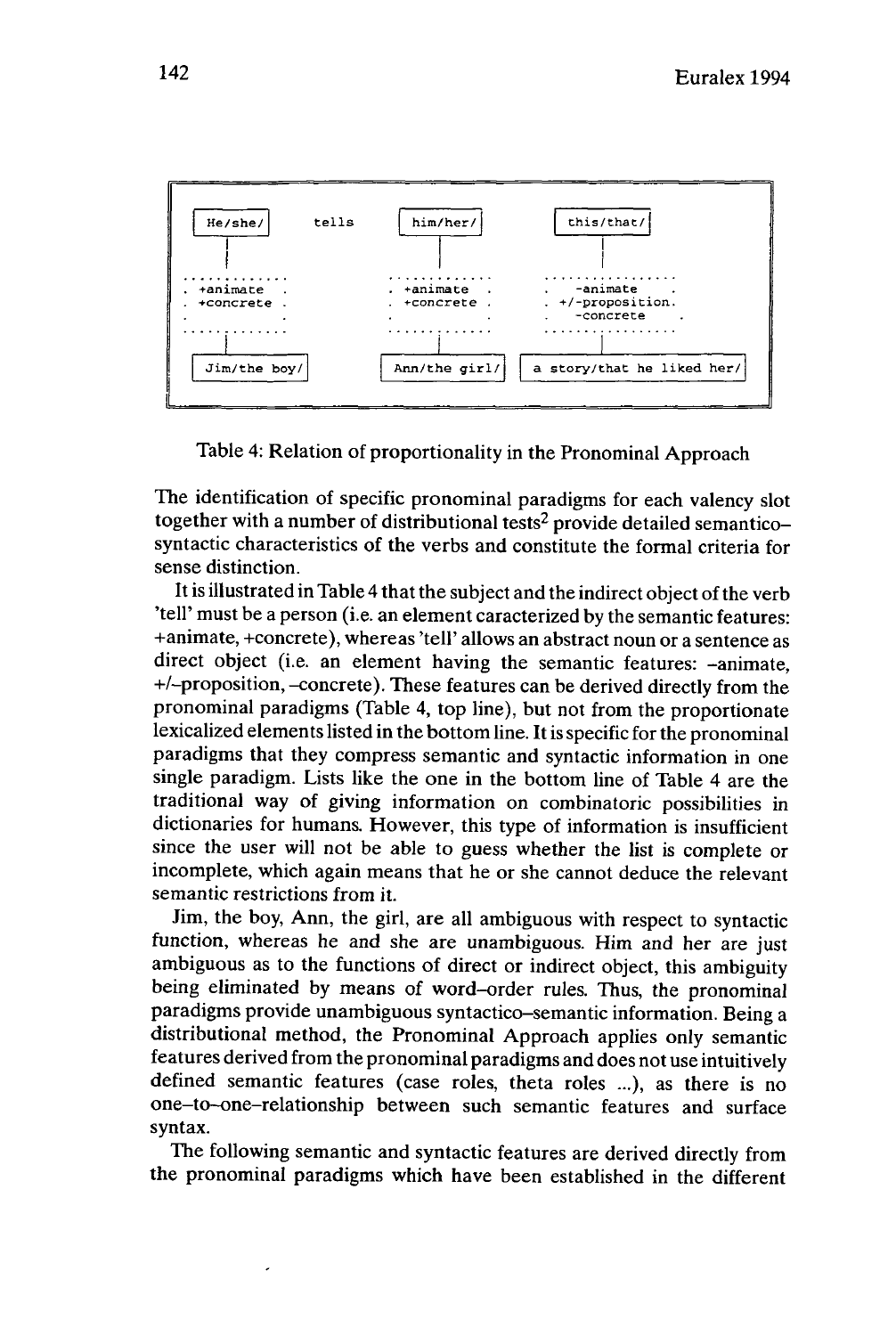argument slots:

- 1. **semantic features:** human, concrete, abstract, proposition, location, direction, manner, quantity, countability;
- 2. **syntactic functions:** subject, object, prepositional object, valency bound adverbial complement;
- 3. **syntactic form:** noun phrase, prepositional phrase, adverbial phrase, clause (non-finite, finite).

The following semantic and syntactic features are derived indirectly by means of distributional tests:

- 1. **number of arguments** (including optional arguments): 1-4;
- 2. **type ofpassive:** inflectional, analytical either with the passive auxiliary *blive* ('become'), corresponding to the German 'Vorgangspassiv', or *være* ('be'), corresponding to the German 'Zustandspassiv';
- 3. **'Aktionsart':** perfective, imperfective, none or both;
- 4. **type of auxiliary**: have ('have') or *være* ('be');
- 5. **use of**'existentials': *der* ('there');
- 6. **use of preliminary subject:** *det* **('it');**
- **7. control,** in the case of infinitive complements: subject-, object-, indirect object-, external control;
- 8. **linking phenomena:** dative alternation, causative/inchoative alternation, etc.;

It is important to stress that sense distinctions made in the dictionary result from the observation of differences in the pronominal paradigms combined with the result of the distributional tests. Using the Pronominal Approach the three motion senses described in section <sup>1</sup> would, thus, be distinguished as follows (Table 5):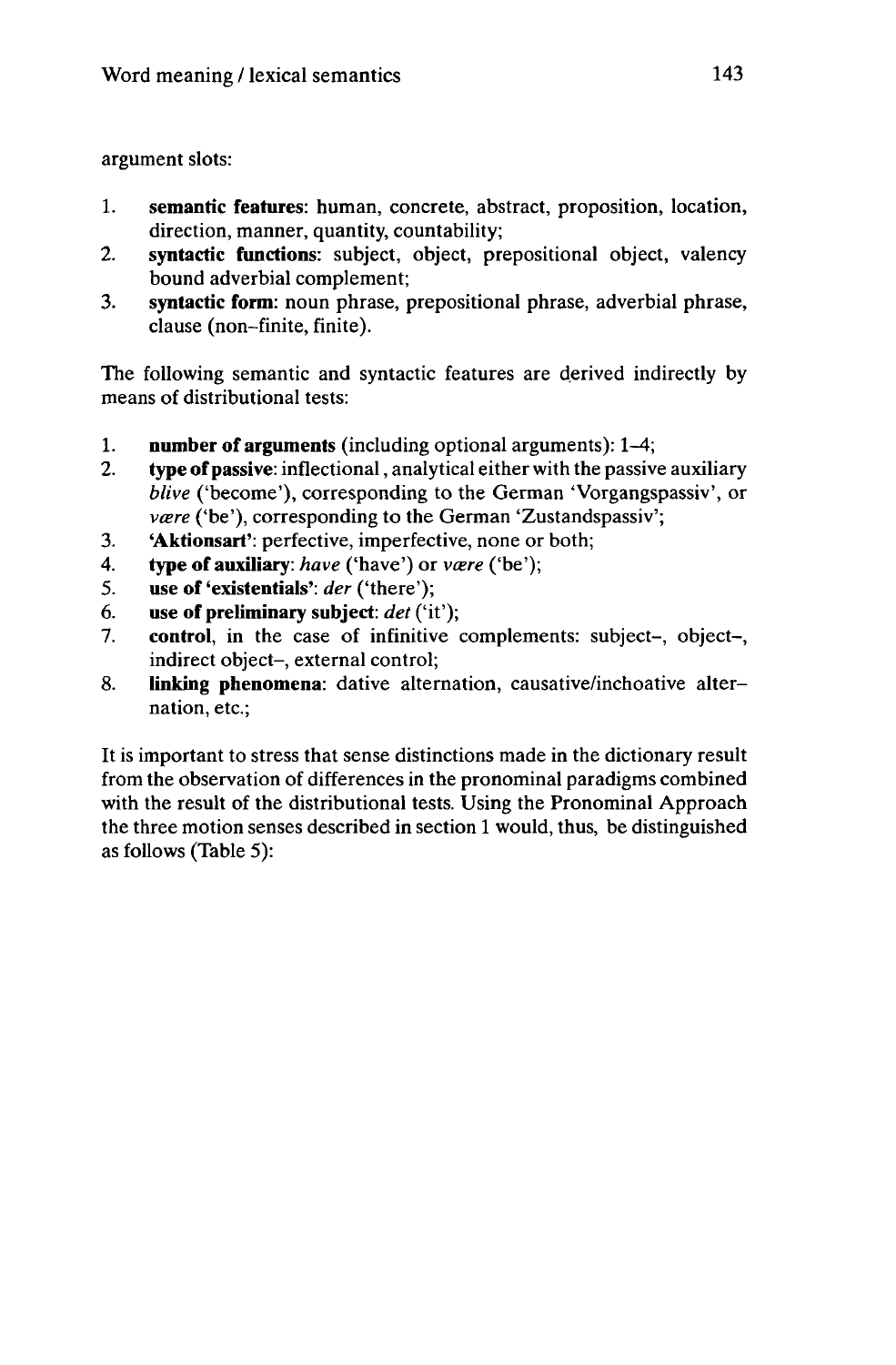| dreje_1             | argument slot 1                                               |                      |  |  |
|---------------------|---------------------------------------------------------------|----------------------|--|--|
| pronominal paradigm | hvad, denne her *hvem, *det <sup>3</sup>                      |                      |  |  |
| semantic features   | concrete                                                      |                      |  |  |
| syntactic functions | subject                                                       |                      |  |  |
| number of arguments | 1 (obligatory)                                                |                      |  |  |
| type of passive     | no passive                                                    |                      |  |  |
| "Aktionsart"        | imperfective                                                  |                      |  |  |
| type of auxiliary   | 'have'                                                        |                      |  |  |
| example             | Kloden/vejrhanen drejer<br>The earth/the weather cock rotates |                      |  |  |
|                     |                                                               |                      |  |  |
| dreje_2             | argument slot 1                                               | argument slot 2      |  |  |
| pronominal paradigm | hvem, hvad, denne her<br>*det                                 | hvorhen              |  |  |
| semantic features   | human, concrete                                               | directional          |  |  |
| syntactic functions | subject                                                       | adverbial complement |  |  |
| number of arguments | 2 (adverbial complement optional)                             |                      |  |  |
| type of passive     | no passive                                                    |                      |  |  |
| "Aktionsart"        | perfective                                                    |                      |  |  |
| type of auxiliary   | 'være'                                                        |                      |  |  |

| dreje 3             | argument slot 1                                           | argument slot 2               |  |
|---------------------|-----------------------------------------------------------|-------------------------------|--|
| pronominal paradigm | hvem<br>*hvad                                             | hvem, hvad, denne her<br>*det |  |
| semantic features   | human                                                     | human, concrete               |  |
| syntactic functions | subject                                                   | object                        |  |
| number of arguments | 2 (both obligatory)                                       |                               |  |
| type of passive     | inflectional and both analytical passives                 |                               |  |
| "Aktionsart"        | perfective                                                |                               |  |
| type of auxiliary   | 'have'                                                    |                               |  |
| example             | Hun drejer barnet/stolen<br>She turns the child/the chair |                               |  |

## Table 5: Codings of *dreje*

Comparing these results with the three senses described in Section 1, we see that dreje\_l, denoting a movement around an axis, can be distinguished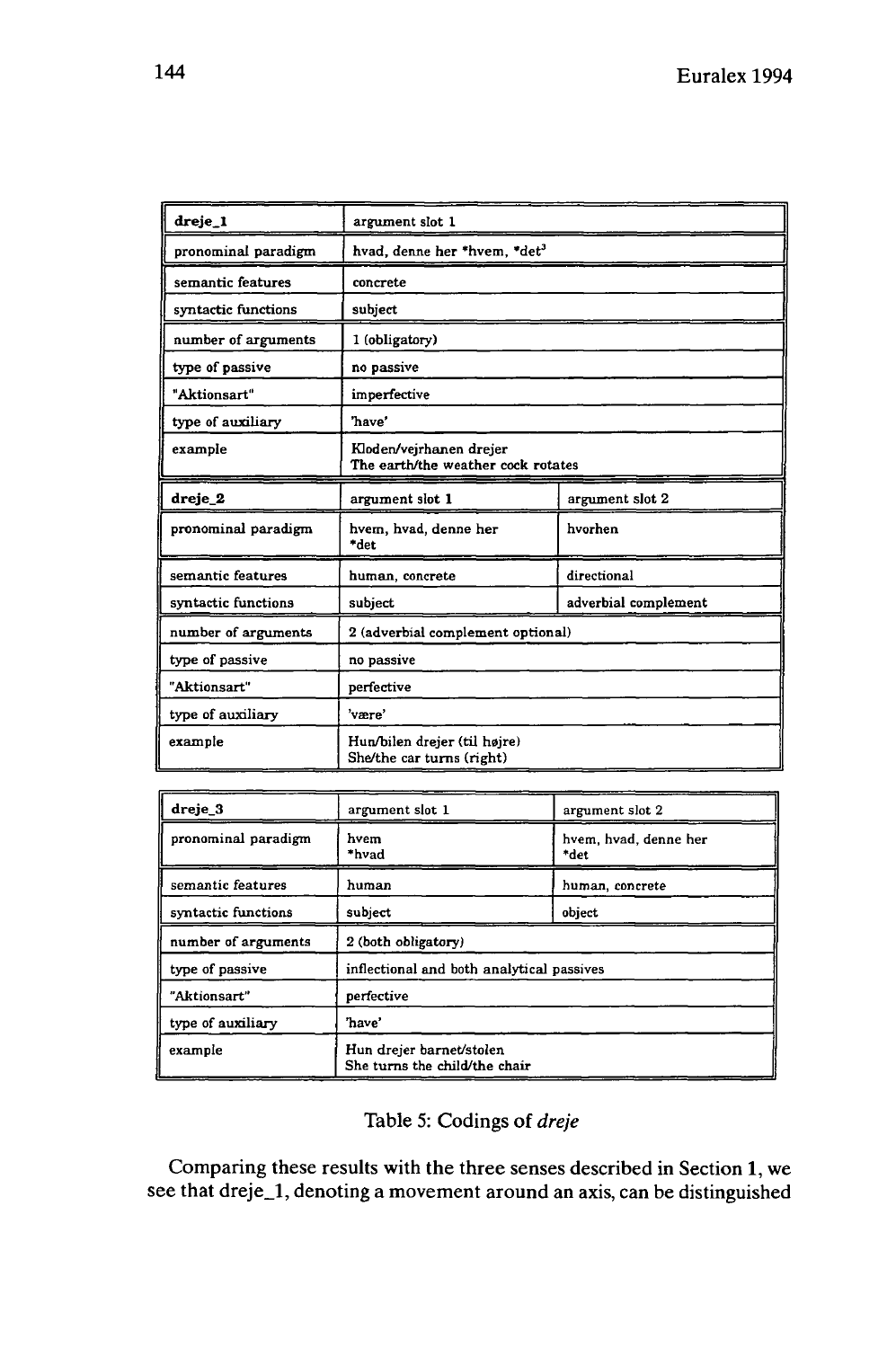formally from the other two senses in the Pronominal Approach by the pronominal paradigms, the number of arguments, and the 'Aktionsart' which is imperfective. Dreje\_2 and dreje\_3 denote a single turn with no external cause and a causator, respectively. By means of the Pronominal Approach these two senses are distinguished from dreje\_l as described above, and, furthermore, they can be distinguished from each other by the pronominal paradigms, the syntactic form of the argument, and the auxiliary which is *være* for dreje 2 and 'have' for dreje 3.

#### **3. Combining the two approaches**

To sum up, the corpus-based Cognitive Frames Approach employing frames and semantic classes is methodologically quite different from the Pronominal Approach which is based on the syntactic and semantic features derivable from a closed word class, the pronouns, as well as distributional tests. Nevertheless, having tested a set of different verbs, we can conclude that the two approaches lead to the identification of identical core sense distinctions. In the light of the ongoing discussion about the relation between syntax and semantics (see among many others Ravin  $(1990)$  and Levin & Rappaport (1991)), we find our results striking. It strongly supports the claim that these linguistic domains are in fact closely interrelated.

What still remains to be discussed, however, is exactly how the two methods supplement each other. If the two approaches are able to distinguish the same basic word senses, why then work towards a combination of the two radically different strategies? The Cognitive Frames Approach derives the fundamentals for a semantic grouping and description of words by identifying the cognitive concepts behind the words on the basis of extensive corpus investigations. When the underlying frame elements differ, a new core sense can be identified. But what is not given by the semantic frames is the full syntactic potential of the words in question. General mapping relations between frame elements and syntactic functions are specified on the basis of corpus examples, but the very expensive and time-consuming task of performing corpus-based registration of 'all' possible alternations is not carried out.<sup>4</sup> Here, the Pronominal Approach constitutes a 'short-cut' by means of the distributional test set described above. On the basis of his/her linguistic competence, the linguist can identify the combinatoric potential of a word, and the corpus is only consulted in problematic cases.

On the other hand, the Pronominal Approach can be enriched by the frame semantic analysis with the semantic description and categorisation of words, which is required if the dictionary is to be applied by humans or by NLP systems performing more than a superficial interpretation of word meaning. Using the Pronominal Approach alone, it is only possible to group the different senses of a verb on the basis of shared distribution-based features; semantic relatedness in the sense of semantic domains cannot be